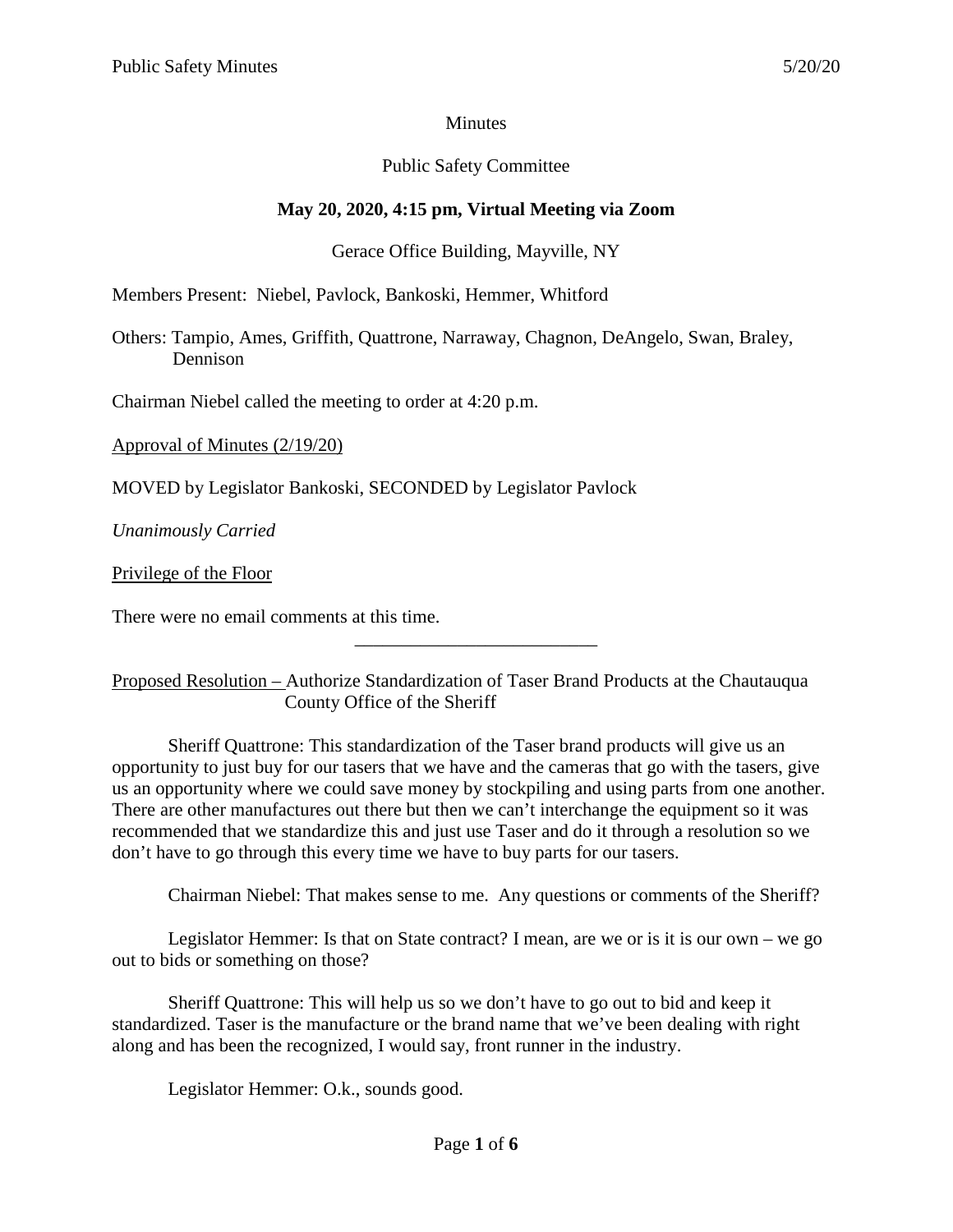Chairman Niebel: Anybody else?

## *Unanimously Carried*

Proposed Resolution – Authorize Agreement with NYS Division of Criminal Justice Services Grant - Southern Tier Regional Drug Task Force FY19

Sheriff Quattrone: This is a grant that we get through the Department of Criminal Justice Services. It administers the Byrne (JAG) grant and this goes towards our narcotics task force. It's something that was in the budget so we're not going to need a budget amendment.

Chairman Niebel: So it's for \$30,000?

Sheriff Quattrone: Yes.

Chairman Niebel: Any questions or comments?

*Unanimously Carried*

Proposed Resolution – Authorize Execution of United States Department of Justice Grant Organized Crime Drug Enforcement Task Forces (OCDETF) FY20 "Winter Thaw"

Sheriff Quattrone: This is a grant from the Department of Justice to help offset overtime costs specific drug cases that have been ongoing. It's for \$17,750. It wasn't currently in the 2020 budget.

Chairman Niebel: Oh, this one is not, Jim?

Sheriff Quattrone: No.

Chairman Niebel: Any questions or comments?

Legislator Pavlock: Is there a lot of grants like this that you are applying for throughout the year as it goes on that are small like this or is this just abnormal? Just a curiosity question.

Sheriff Quattrone: I would almost say it's rather a unique grant because it's a drug investigation that is going on. It's actually not with the Drug Enforcement agency (*inaudible)* so we've been able to get a couple of different grants for this investigation as it continues on we'll hopefully be able to acquire more monies from the Federal government. Of course, what's going on with COVID on that, we're optimistic. The investigation has also slowed down because we're at a point where it needs to go to a Federal grand jury and they haven't convened.

Chairman Niebel: Any other questions or comments for the Sheriff?

*Unanimously Carried*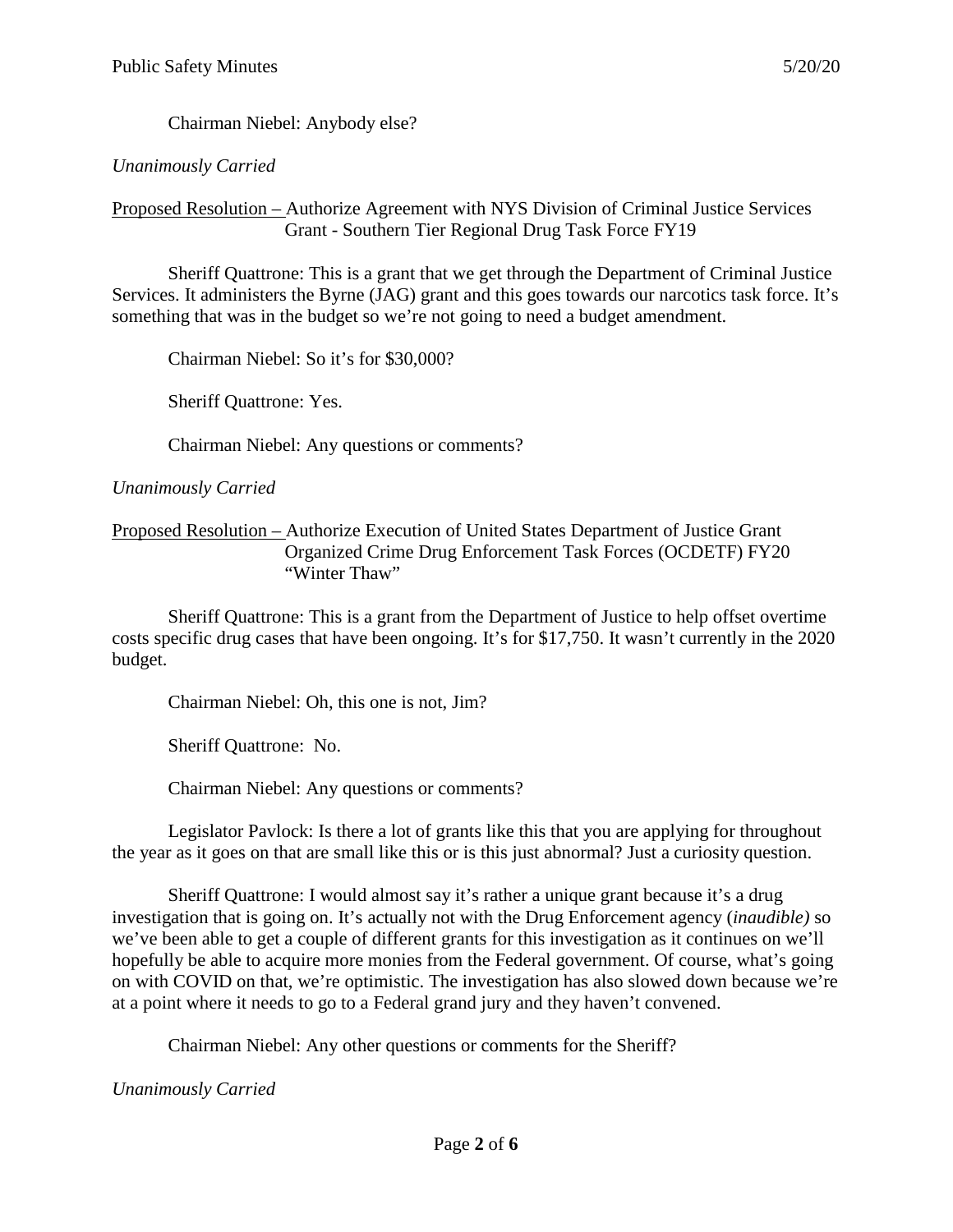#### Proposed Resolution – Amend 2020 Adopted Budget for Office of the Sheriff

Sheriff Quattrone: We had a cooling unit in the *(inaudible)* control room that also controls some of the 911 lines, *(communication cutting in and out)*, since it handles a lot of the 911, we were able to take \$12,360 from the W911/E911 wireless for that cooling unit.

Chairman Niebel: This is for what again?

Sheriff Quattrone: For a cooling unit, air conditioning unit, in our server room.

Chairman Niebel: Not Jimmy Crowell's room?

Sheriff Quattrone: Well, Jimmy Crowell may have had something to do with it but it's part of the server room that also has a server for the 911 system.

Chairman Niebel: Any questions or comments?

#### *Unanimously Carried*

**Other** 

#### Proposed Resolution - Amend 2020 Budget Appropriations and Revenues Due to COVID-19 Pandemic and Other Year to Date Financial Impacts

Mrs. Dennison: I will give a brief overview and can answer any questions about specific line items if the Committee has any. This resolution is the outcome of the work by the COVID finance team. As I know that you were made aware, the County Executive asked all Department Heads to try and reduce their budgets by, their local share by 15 to 20% and so we received a lot of input from every department, it was all reviewed, and this is the summation of the changes that the committee believes can be implemented relative quickly. Some of them are already being implemented but this is the first round of reductions. We reached our local share reductions of approximately 6% just over \$4 million dollars. As to what the resolution does, is implement all of those adjustments and at the same time, as a balancing factor reduces our sales tax income by approximately \$4 million dollars. So that's the overall thrust of the resolution. What I'll do is walk through each category. There are a couple of particular items I want to draw your attention to so I'll do that as we walk through the resolution. Then this was amended in Public Facilities. Unfortunately today when finalizing all the details by account, I did come across another item that needs to be amended so I will bring that to your attention also so hopefully I'll get your approval to amend the resolution again.

The first step here is a decrease in the use of fund balance. One of the reductions for the department of Public Facilities, was to decrease the Complete Streets capital project. Since that project was originally funded from the capital reserve, decrease in that budget will send money back into the reserve. The original budget was \$850,000, so this is a small reduction, where by no means we're suggesting that the program be completely eliminated but it is proposed that there be a minor reduction in that project. The next section, Increase Appropriations, the reason there are some increases is that some departments when analyzing their budgets, now that they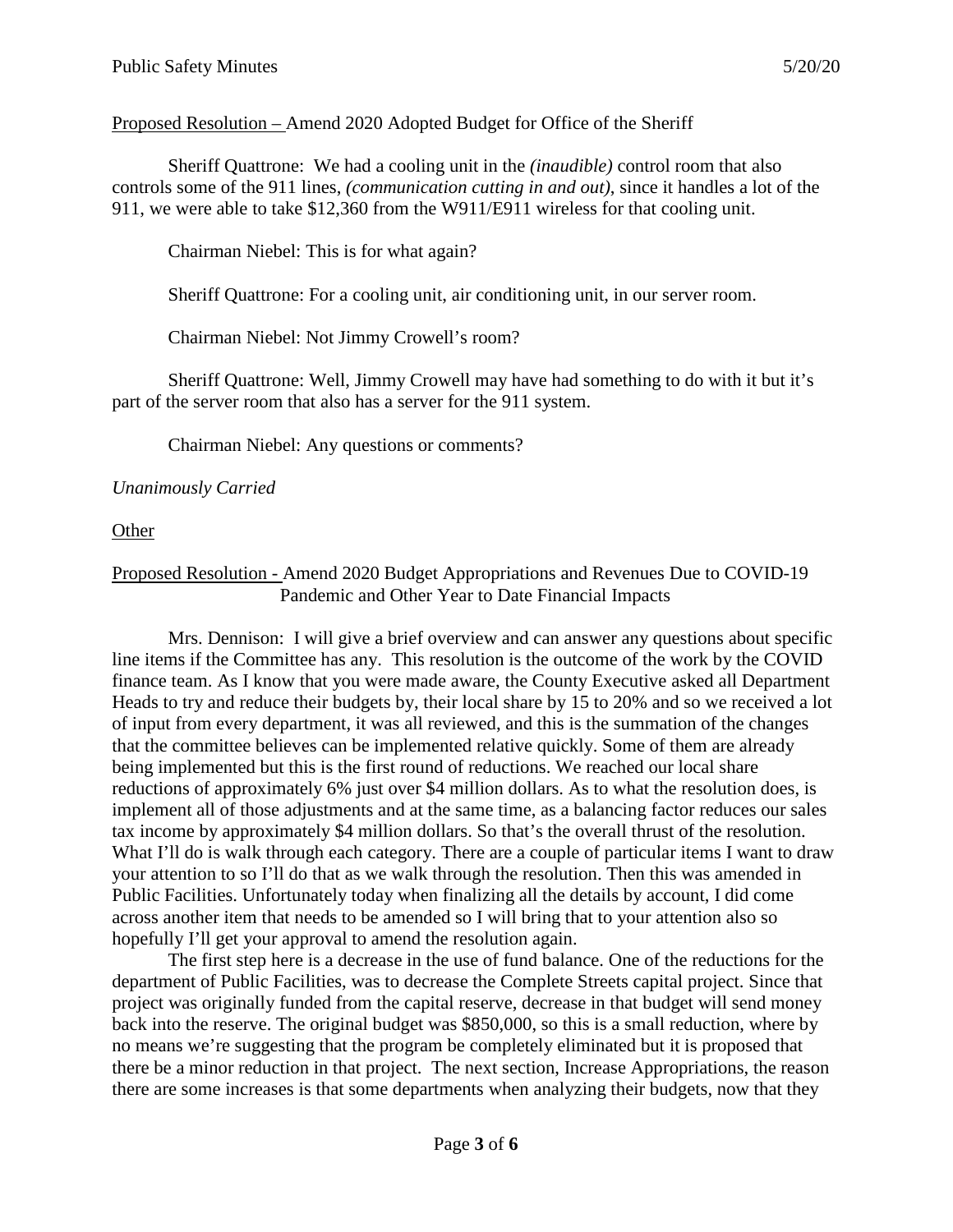are looking for reductions, but also found some categories that they believe need to be increased. The primary reason for this is that the CSEA contract, the 6300, the new contract the changes were not put into the 2020 budget because the contract was ratified too late and so that contract in many cases is causing an increase in wages and in most cases, a decrease in employee benefit costs. So, not all departments but a couple of them when they were looking at the big picture, looking at the whole year, and saying, o.k., I'm trying, as I said, trying to reduce my budget but before I look at how much I can reduce, I need to factor in what I know is going to increase my budget. So those are the increases that you see in this section here. Most of these increases, as you can see, most of them are point ones, a couple of the benefits are going up as well, a little bit unusual, but most of them we have increases in wages and then when we get into the decrease appropriation section, we'll see a corresponding and most times, greater decrease in employee benefits for the same departments. O.k., next section is decrease appropriation. This is where the majority of the changes are because that was our intention which was to decrease appropriations. As I said, we did get responses from every department so they are all reflected here. What changed in Public Facilities is overtime for the Jamestown Airport. I misunderstood what Ron Almeter was proposing so the original resolution has an overstatement of reduction in overtime so that has been corrected. The one thing that is a little bit odd, you'll see here are the inter-fund transfers. A lot of our changes, a lot of our savings were in the road machinery and road constructions which is in the "D" fund and in order to get those savings into the "A" fund so that we can *(inaudible)* sales tax, what we need to do is decrease the amount of money that the general fund sends to the road funds. So this is a savings to the "A" fund, the inter-fund transfers to the "D" and "DM" fund are being reduced. Then down at the bottom there is for those who can see it, a highlighted in yellow, this is the second amendment or the amendment that I would like you to consider today is adding a decrease in the capital account for the Sheriff vehicles. The Sheriff was proactive enough to say that he is going to try and not purchase any new vehicles in 2020 so the resolution – with new vehicles, they are bought in the capital fund but in the operating fund we expense one quarter of that purchase every year. So we had already included, it's in A.1310.4, Sheriff, and then A.3150.4 contractual Jail. The Jail includes a couple of other items but the contractual reduction for the Sheriff is the reduction in his vehicle purchase allocation if he doesn't buy any cars in 2020. So that is already in there but today, I realized that we also have to reduce the capital account where he actually pays for the vehicles. So we're proposing to add that additional reduction in expenditures. We have a couple of revenue accounts that are going up, those are at the airports. They are going up because we have money from the CARES Act and also because we now have fixed base operators in place, we are anticipating some additional operating revenue. The final category is decrease in revenue and the main item here are lines two and three. It should be a reduction in sales tax. Those were amended in Public Facilities. Slightly they, in combination, the reduction in sales tax went down \$16,500 to compensate for the change in overtime at the Jamestown Airport. You will see towards the bottom, again, inter-fund transfer in "D" fund and the "DM" fund that is the offset to what is up above so the "A" fund sends less money to the "D" funds so the "D" fund and the "DM" fund, they have to reduce their revenues because they are reducing all of their expenses but then they are getting less money from the "A" fund so their expense reduction even out by their revenue reductions. Then the last line is another amendment which says we're reducing or proposing to reduce the capital vehicle expense for the Sheriff, we also reduced the capital vehicle revenue. Those items work together and net each other out. So to reduce the expense, we have to reduce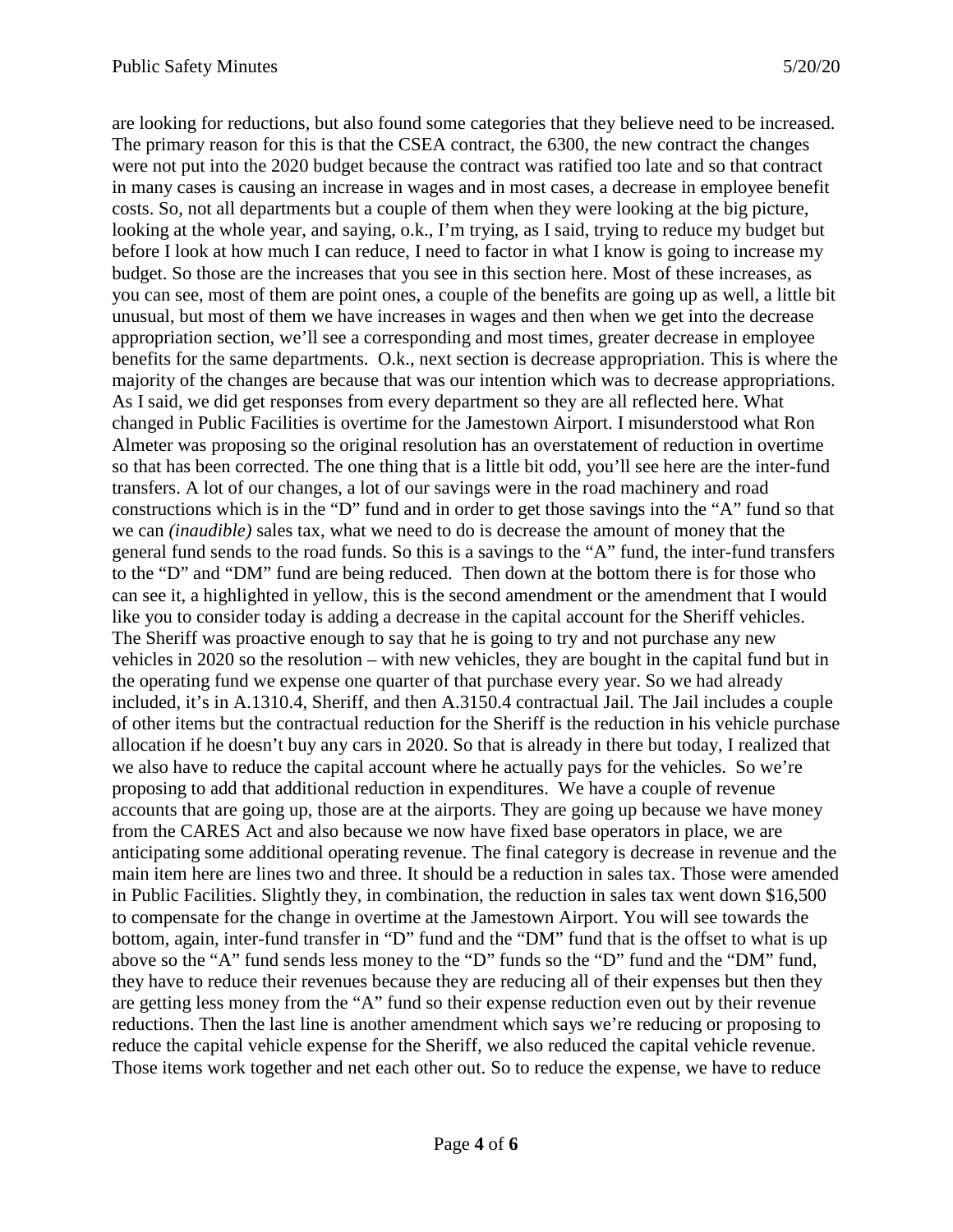the revenue. So that is a lot of information. I apologize and would be happy to answer any questions.

Chairman Niebel: Any questions or comments for Kathleen? Kathleen, jump in here anytime you want. I'm going to try and summarize this a little bit. O.k., so we had some changes made to this proposed resolution in Public Facilities, we don't have to act on those because they've already amended those. But we do have more changes that were made in the budget office. Those are changes, well, on my screen, they are highlighted in yellow, are they highlighted in yellow for the rest of the folks too?

Legislator Bankoski: Yes.

Mrs. Dennison: Terry, if you would like, in order to frame an amendment, I would be happy to verbalize the changes. Do you want me to state it for the record?

Chairman Niebel: Please do.

Mrs. Dennison: O.k., so as you noted the resolution was previously amended in Public Facilities. Today I'm suggesting that you consider an additional amendment and that amendment would be, in the decrease appropriation section, to add one item which is to decrease the appropriations in H.3197.999.4, contractual, Sheriff vehicle replacement, vehicle replacement (annual) in the amount of \$563,125 and that additional item would bring the total decrease in appropriations to \$7,604,187. Then the other proposed amendment is adding a line to the decrease revenue account section and that line would be H.3197.999.R221.0VEH, shared services, shared services vehicles in the amount of \$563,125 and that additional line would bring the total decrease revenue account to \$7,184,624.

Chairman Niebel: So Kathleen, the bottom line, once we add the increases and decreases as far as the appropriations, when we increase and decrease the changes in the revenues, then I guess we also have to figure in the decrease in the use of the fund balance, when we do all that, everything balances, correct?

Mrs. Dennison: Yes. Summarize the changes, the takeaway I guess you would say is that, after all of these changes, the main thing that this does for us in helping to address the COVID pandemic is that it reduces our sales tax budget by \$4,142,829. Then also implements a small \$21,000 reduction to our use of capital, \$21,456. Our goal was to, as I said, reduce the local share 15 to 20%. We're not there yet but we're anticipating at least a \$4 million dollar reduction in sales tax. So it would *(inaudible)* address to consider to be the low end of the possible shortfall in sales tax. I should also add, kind of summary that as I mentioned at the beginning, this is step one, we are in the process right now of receiving and evaluating voluntary furlough requests from members of CSEA 6300. So once we know how many furlough request are accepted, we will calculate the financial benefit of that and do another budget amendment to realize or implement those savings into the budget.

Chairman Niebel: Alright, so Kathy or Olivia, what we need at this time is a motion to make these new amendments as mentioned by Kathleen to this resolution.